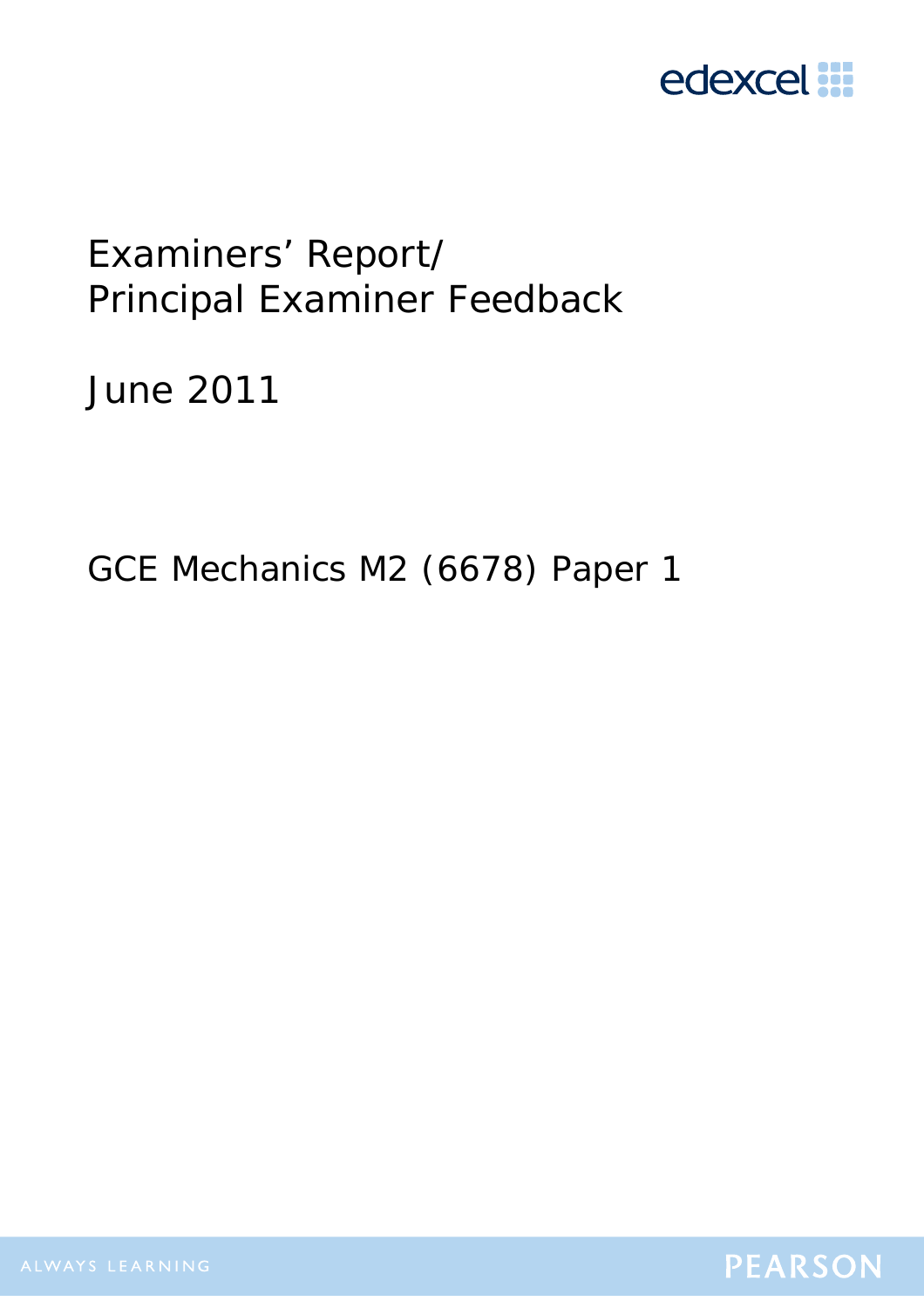Edexcel is one of the leading examining and awarding bodies in the UK and throughout the world. We provide a wide range of qualifications including academic, vocational, occupational and specific programmes for employers.

Through a network of UK and overseas offices, Edexcel's centres receive the support they need to help them deliver their education and training programmes to learners.

For further information, please call our GCE line on 0844 576 0025, or visit our website at www.edexcel.com.

If you have any subject specific questions about the content of this Examiners' Report that require the help of a subject specialist, you may find our **Ask The Expert** email service helpful.

Ask The Expert can be accessed online at the following link: http://www.edexcel.com/Aboutus/contact-us/

June 2011 Publications Code UA028439 All the material in this publication is copyright © Edexcel Ltd 2011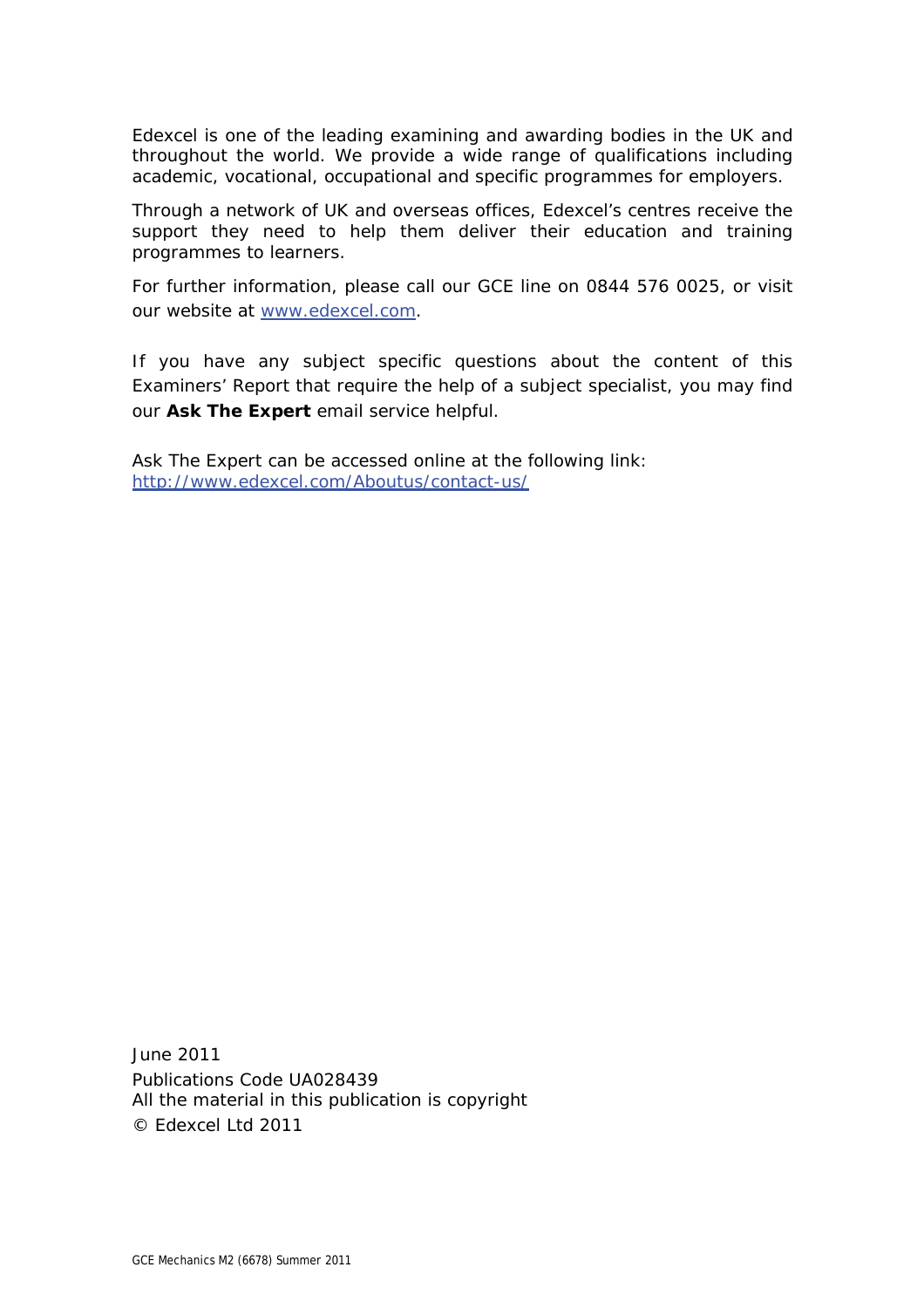# **Mechanics Unit M2 Specification 6678**

# **Introduction**

The candidates found this paper accessible, and the examiners saw a lot of good quality work. The standard of presentation of solutions was generally good, with most candidates giving some commentary with their solutions, however there were some scripts where it was left to the examiner to fill in  $\equiv$  signs and to guess as to the candidate's intent. The best work was usually accompanied by clearly labelled diagrams.

Candidates should be advised to rewrite work which they wish to alter  $-$  it is often not clear what is intended by the overwriting. Poor writing of figures – 4s like 6s or 9s, 5s like 8s, etc. – cause the candidates to make mistakes, frequently misreading their own writing.

Despite comments in all recent reports, there are still many candidates apparently unaware that substituting a value for *g* has an effect on the accuracy of the final answer. Some candidates are clearly using a calculator for tasks such as solving a quadratic equation. They should be reminded that when an answer is not correct and no method is demonstrated then no marks can be awarded.

# **Report on individual questions**

# **Question1**

Most candidates were confident in completing this question. There were few sign errors in setting up the equations for motion up the inclined road. The errors that were seen usually involved the omission of *g*, errors in resolving, or confusion over the number of zeros when converting 12 kW to 12000 W.

Many candidates lost the final mark due to giving the final answer to too many significant figures. Answers to questions involving the substitution of a value for *g* should be given to 2 or at most 3 significant figures

A small number of candidates tried to bring in acceleration, not realising that this would be zero due to the car moving with constant speed.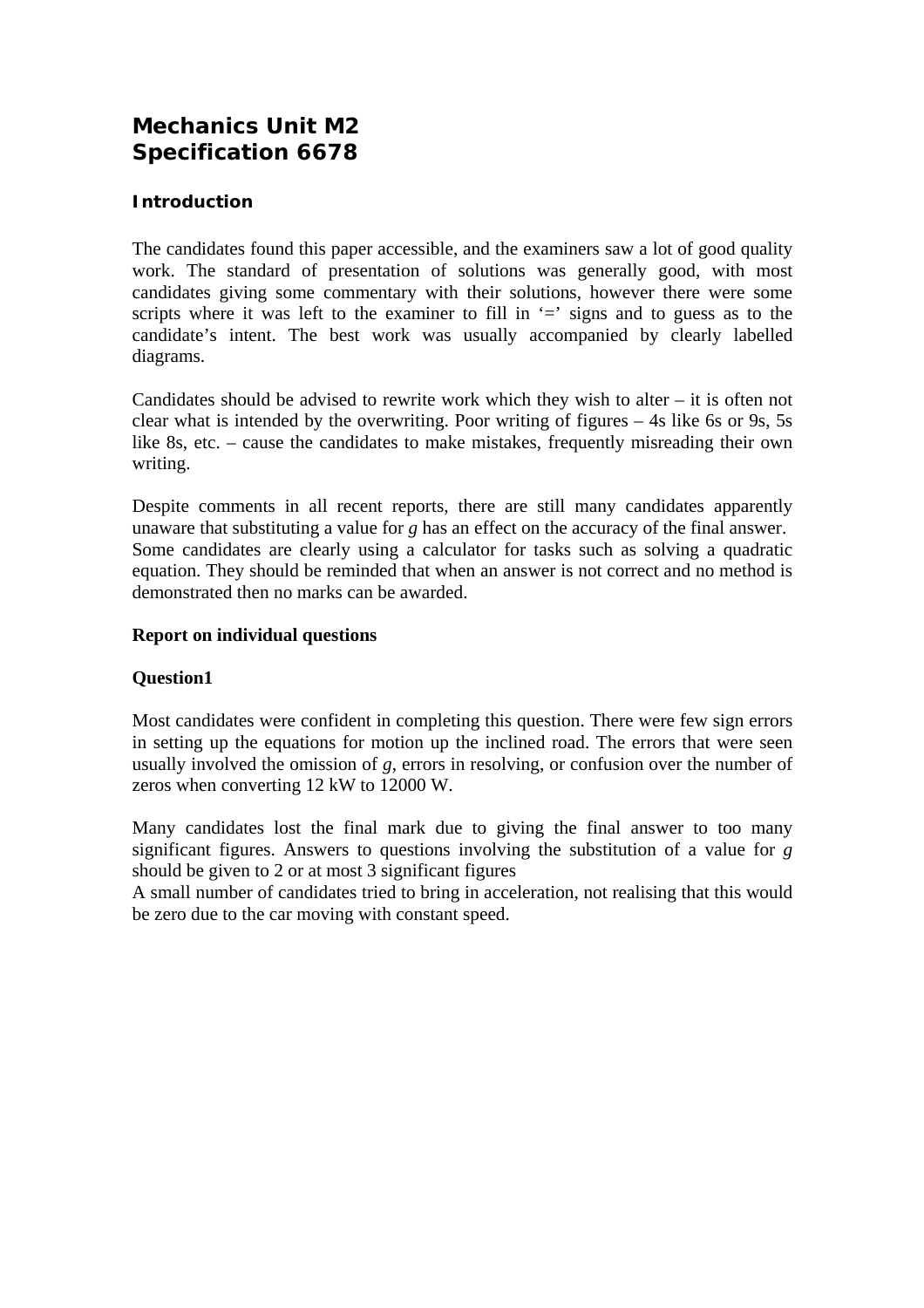Most candidates understood the principles of conservation of momentum and Newton's Experimental Law. However, many lost a mark here because they did not pay sufficient attention to the direction of motion of the particles after the collision, leading to inconsistent signs between their two equations. Even if they had indicated directions on a diagram, this was not always consistent with their equations. It was also common to see substitution into "template equations " rather than understanding the equations. Candidates usually went on to eliminate  $v_p$ ,  $v_q$  or *u* successfully, although some candidates offered no attempt at further work on their simultaneous equations.

The final 2 marks were very often lost because many failed to realise that the final direction of motion of *P* was the key to a solution. Several candidates did not attempt to obtain the stated result or wrote down the stated result without justification. Those candidates who had obtained an equation involving  $e$  but not  $v_p$  in the previous part of the question were often unable to make any further progress. For those who did attempt it, it was common for the direction of  $v_p$  to be inconsistent with their diagram. This confusion over the direction of the velocities led some candidates to make untrue statements about the value of *e* and to become very creative in their proofs. Use of  $v_p = 0$  rather than using an inequality was often seen.

#### **Question 3**

Many candidates would have gained more marks in this question if they had checked that they had actually found the quantities asked for in the question. Despite some arithmetic errors in dividing by 0.5, many candidates successfully found the velocity after impact but only about half of those went on the find the speed asked for in the question.

In part (b), most candidates managed to find an appropriate angle, although there was some confusion over whether to use the velocity after impact or the impulse. Sometimes the fraction for  $tan \theta$  was the wrong way up, and occasionally sine or cosine were used, but often incorrectly. Those who had sign errors in their **v** often failed to realise that an obtuse angle would then be required.

Finding the change in kinetic energy in part (c)caused difficulties for those candidates who did not realise that energy is a scalar quantity and that the  $v^2$  required was merely the square of the speed found in (a). Some candidates had accuracy errors due to the use of a rounded value for  $v^2$ . Some only found the final kinetic energy rather than the change in kinetic energy.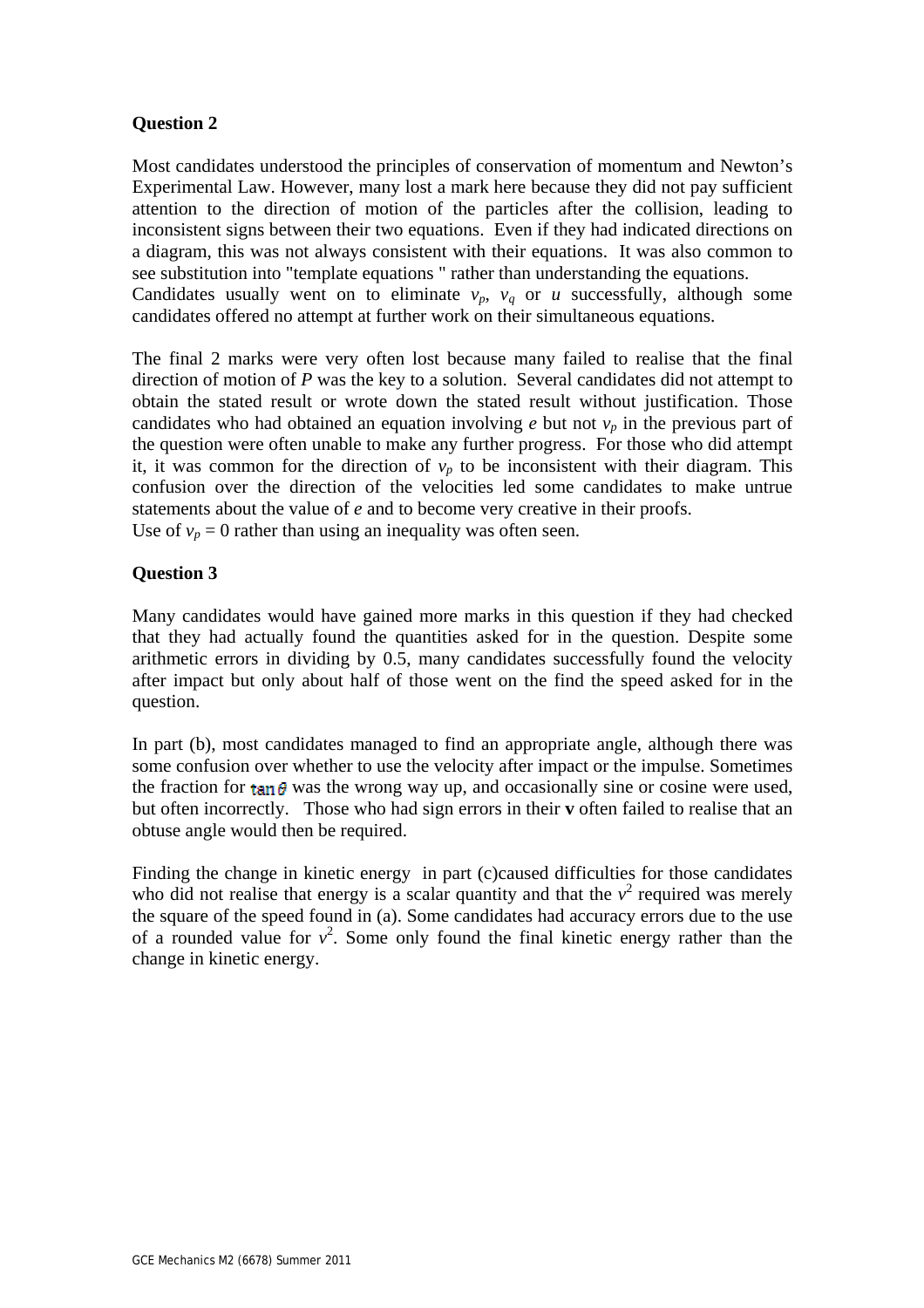Centre of mass is a topic which is well understood by nearly all candidates and this question was a good source of marks for most, with many fully correct responses seen. Many candidates completed part (a) successfully, but it was disappointing to find a number of basic errors made in calculating areas. There was also some confusion over the centre of mass of the triangle; some candidates found the distance from *BD*, but not from *AE*, some knew that they we using  $\frac{1}{8}$  of the median, but measured from the vertex rather than from the base, and there were several candidates using  $\frac{1}{4}$  rather than  $\frac{1}{8}$ . Having established their values a moments equation was almost always formed.

Most candidates were able to identify the required angle correctly in part (b) and follow through appropriately on their previous values. It was disappointing to see several candidates needing to work through to find the distance of the centre of mass of the lamina from *AB*, not appreciating the significance of the symmetry of the lamina. Without working, a common error was to use 2*a* rather than *a* for this distance.

#### **Question 5**

It was pleasing to see that an energy approach was the favoured method in part (a), with only a minority opting to use *suvat* equations. Of those using energy, several candidates had the kinetic energies the wrong way round in their equation and appeared not to notice that the velocity of projection at the bottom of the plane was less than the velocity after the particle had risen 2 metres up the plane. Some candidates used the distance along the plane instead of vertical height when calculating the gain in potential energy. Most candidates using *suvat*, correctly deduced that the acceleration was  $-\frac{g}{\epsilon}$ and proceeded to the correct solution.

In part (b) some candidates ignored the instruction to use the work-energy principle for this part, and lost marks as a result. Many correct solutions were seen. The most common error in the energy equation was to double count the gain in potential energy, treating it as part of the increase in energy and again as a term in work done against 'resistive forces'. Some candidates considered the energy change from *A* to *C* but forgot that the friction only acted over the final 1.5 m, not the full 3.5 m. There was evidence of some confusion between force and energy, with some candidates equating the friction, rather than the work done against the friction, to the change in energy.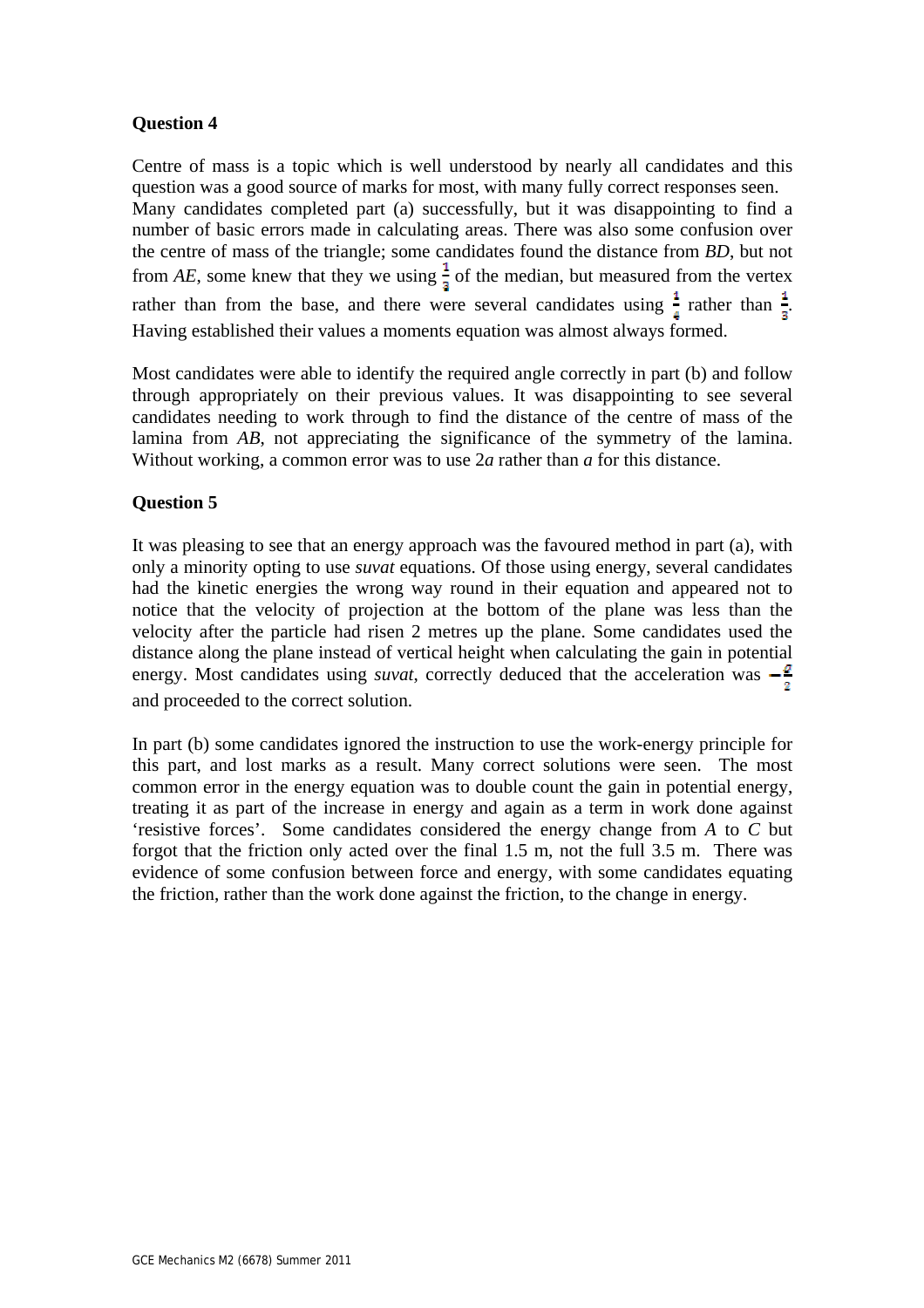The candidates appear to have been well prepared for the variable acceleration question with many fully correct answers seen. In part (a), most solutions included the constant of integration which was then successfully found. Any integration errors usually involved omission of the  $\frac{1}{2}$ 2 from the  $t^2$  term.

Most candidates realised that they had to solve  $v = 0$  but this seemed to take much effort for some in part (b).

In part (c), having doubled their expression for  $\nu$  in solving the quadratic equation in (b), some candidates tried to integrate their doubled equation here. There were many calculation errors in the substitution of the *t* values and a few candidates were stumped as to what to do with the indeterminable constant of integration. Most candidates realised that the final answer had to be positive. Some candidates tried, inappropriately, to use *suvat* equations to find the distance.

#### **Question 7**

This question proved to be more accessible than those of a similar type in recent years, possibly because it was a little more obvious which were the best points about which to take moments and, having given answers, candidates had the opportunity to backtrack if they made a mistake. However candidates should be reminded that when the answer is given, the onus is on them to give a more detailed solution than might otherwise be expected.

It was surprising that some candidates failed to note that *DAB* was a 3, 4, 5 triangle with corresponding simple trig ratios and instead used their calculators to find an angle and, with subsequent rounding, often failed to achieve the required final accuracy.

Many candidates were able to gain full marks in part (a) by taking moments about *A*. Those who did not take moments about *A* usually failed to realise that there were forces at *A* that should be taken into account. A missing *g* in the moments equation was surprisingly common. A few candidates missed out at least one distance, and some did not consider the angle at all.

Part (b) was usually done well, but some candidates lost marks because they did not show sufficient working to support the given answer or they lost accuracy through using an approximate value for the size of the angle.

Part (c) was often well answered but sometimes an extra vertical force was introduced for the friction at *A* and sometimes unfortunate labelling of the forces at *A* (*F* horizontally and *R* vertically) led to confusion for some candidates when it came to calculating *µ*.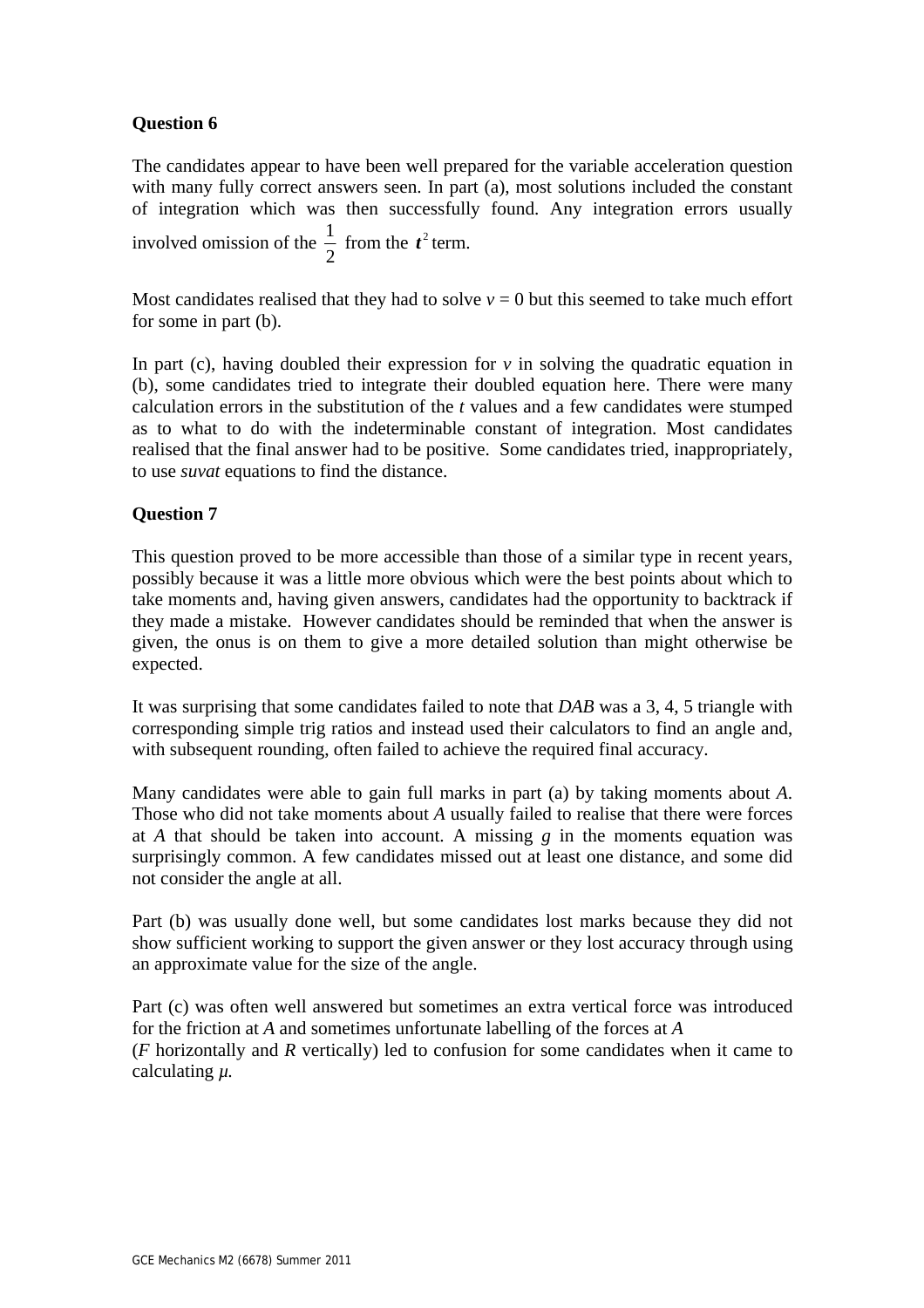There were some excellent and succinct solutions to this question. However some candidates try to use the same (very long) method for all projectile situations instead of trying to assess the most efficient route to the required answer.

The bookwork required in part (a) was usually completed very confidently, but some candidates clearly had little idea of how to proceed, despite similar questions on recent past papers.

In part (b) many candidates ignored the given equation from (a), instead using the longer route of  $s = ut + \frac{1}{2}at^2$  vertically and then horizontally. A few candidates made this even longer by finding the time taken to reach the maximum height and then the time taken to fall to the point 1 m above the beach. Unfortunately, this was a very error prone method, usually accumulating rounding errors.

Choosing the correct value of *y* proved very problematic. Some of the wrong values chosen lead to a quadratic equation with no real roots although this did not seem to ring alarm bells very often. It is a pity that candidates do not always show their working when solving a quadratic equation and marks were therefore lost here.

Part (c) was answered well by those candidates who realised that the boy was running at a constant speed (and hence had zero acceleration) and that the '0.4 seconds later' meant that the time taken was reduced. A few added the 0.4 instead of subtracting it. Some candidates thought that the boy was starting from rest and accelerating to speed *v* at the instant when he caught the ball.